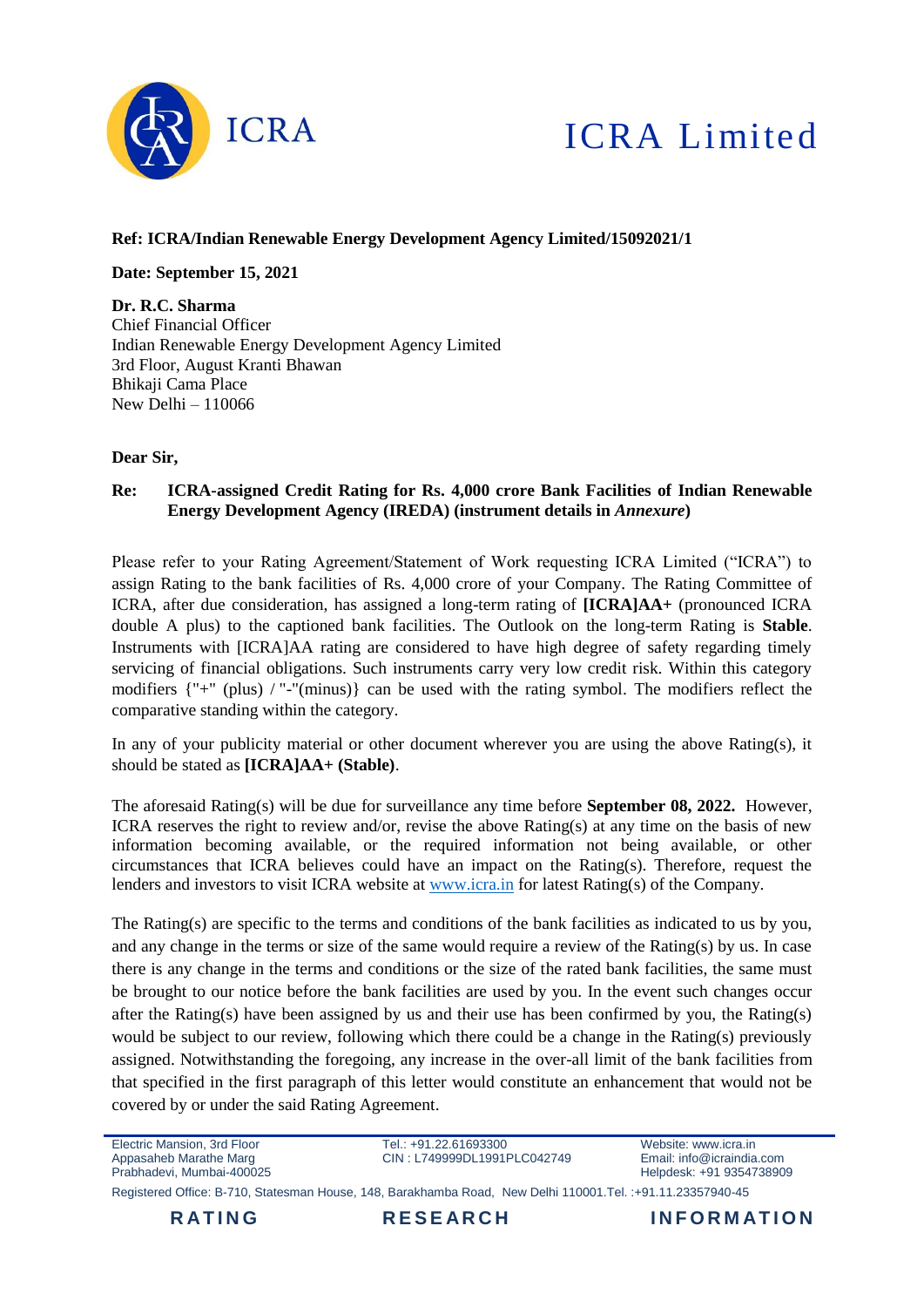

The Rating(s) assigned must be understood solely as an opinion and should not be treated, or cause to be treated, as recommendation to buy, sell, or hold the rated [Instrument] availed/issued by your company.

The Rating(s) assigned to the bank facilities of your Company shall require revalidation if there is any change in the size of the rated bank facilities.

You are also requested to forthwith inform us about any default or delay in repayment of interest or principal amount of the instrument rated, as above, or any other debt instruments/ borrowing and keep us informed of any other developments which may have a direct or indirect impact on the debt servicing capability of the company including any proposal for re-schedulement or postponement of the repayment programmes of the dues/ debts of the company with any lender(s) / investor(s). Further, you are requested to inform us immediately as and when the borrowing limit for the instrument rated, as above, or as prescribed by the regulatory authority(ies) is exceeded.

We look forward to your communication and assure you of our best services.

With kind regards,

Yours sincerely,

For ICRA Limited

# KARTHIK SRINIVASAN 2021.09.15 13:39:22 +05'30'

Karthik Srinivasan Senior Vice President [karthiks@icraindia.com](mailto:karthiks@icraindia.com) 

**Encl:**

## **Annexure with rated limits**